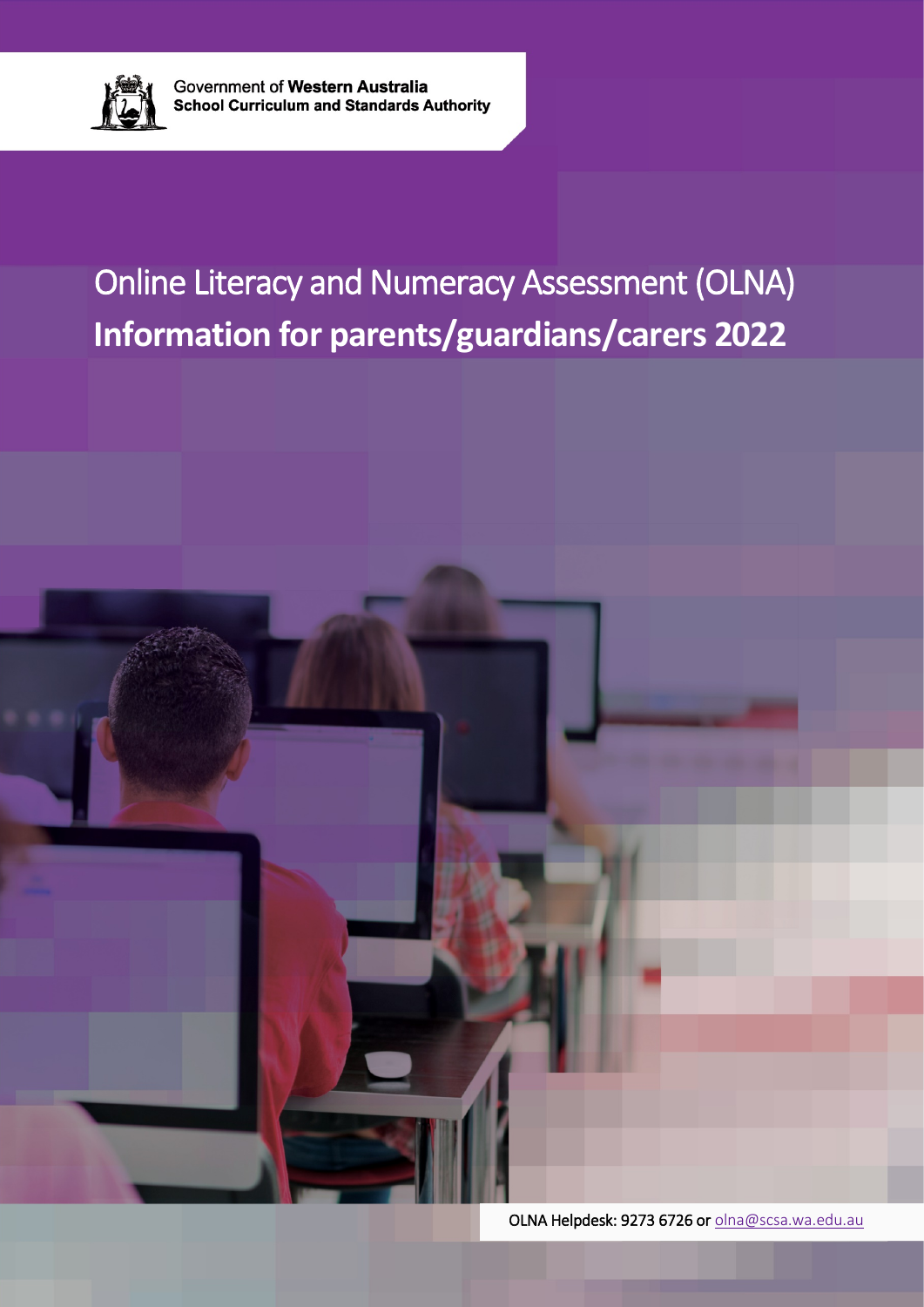#### **Acknowledgement of Country**

Kaya. The School Curriculum and Standards Authority (the Authority) acknowledges that our offices are on Whadjuk Noongar boodjar and that we deliver our services on the country of many traditional custodians and language groups throughout Western Australia. The Authority acknowledges the traditional custodians throughout Western Australia and their continuing connection to land, waters and community. We offer our respect to Elders past and present.

TITLE: Online Literacy and Numeracy Assessment (OLNA) Information for parents/guardians/carers 2022

ISSN: 2209–0479

© School Curriculum and Standards Authority, 2017

This document—apart from any third party copyright material contained in it—may be freely copied, or communicated on an intranet, for non-commercial purposes in the educational institutions, provided that the School Curriculum and Standards Authority (the Authority) is acknowledged as the copyright owner, and that the Authority's moral rights are not infringed.

Copying or communication for any other purpose can be done only within the terms of the *Copyright Act 1968* or with prior written permission of the Authority. Copying or communication of any third party copyright material can be done only within the terms of the *Copyright Act 1968* or with permission of the copyright owners.

Any content in this document that has been derived from the Australian Curriculum may be used under the terms of the [Creative Commons Attribution-Non Commercial 4.0 International \(CC BY\) licence.](https://creativecommons.org/licenses/by-nd/4.0/)

School Curriculum and Standards Authority 303 Sevenoaks Street CANNINGTON Western Australia 6107

PO Box 816 CANNINGTON Western Australia 6987

For further information, contact: Telephone: +61 8 9273 6726 Email[: olna@scsa.wa.edu.au](mailto:olna@scsa.wa.edu.au) Web: [www.scsa.wa.edu.au](http://www.scsa.wa.edu.au/)

2021/59812v4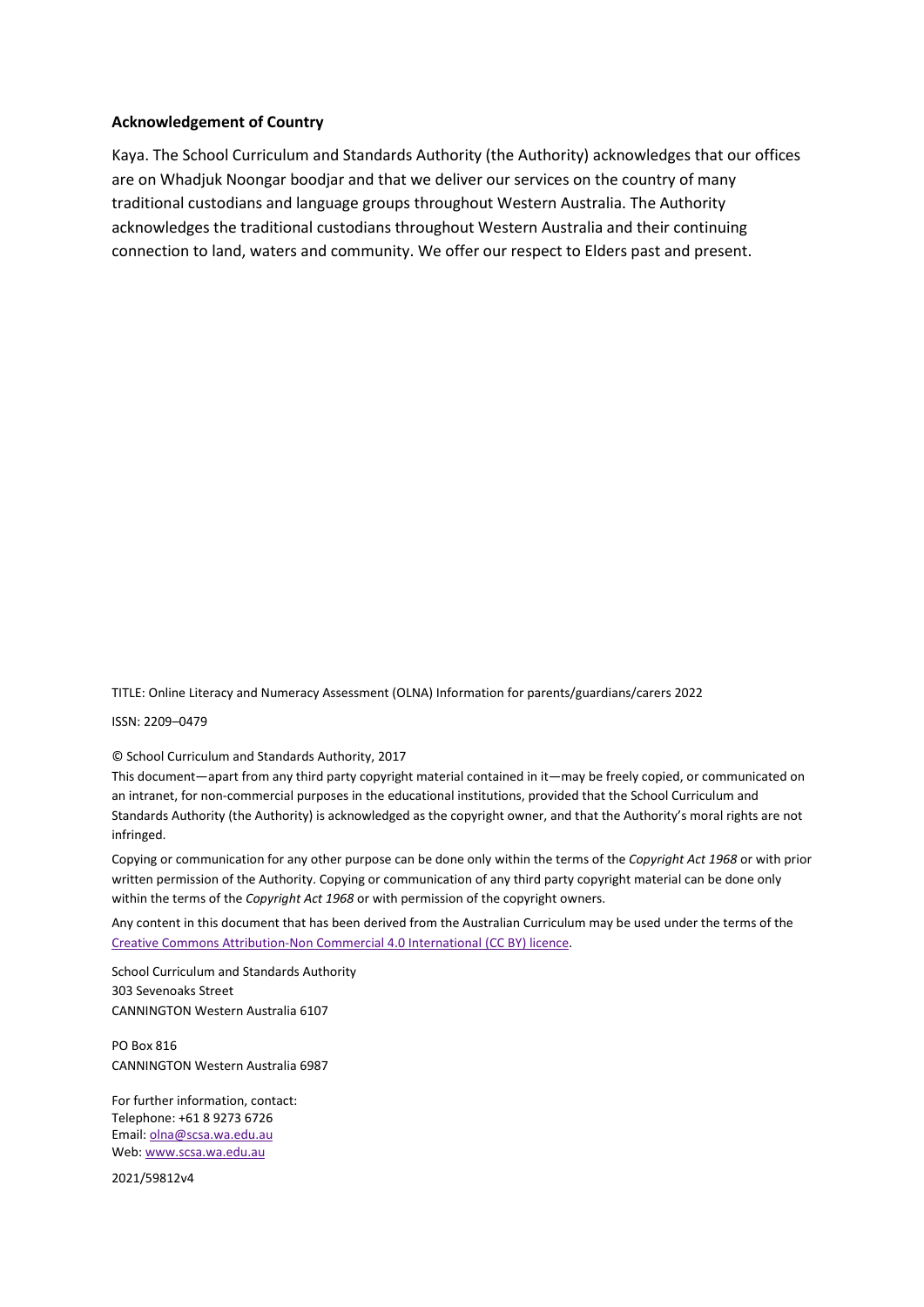# **Contents**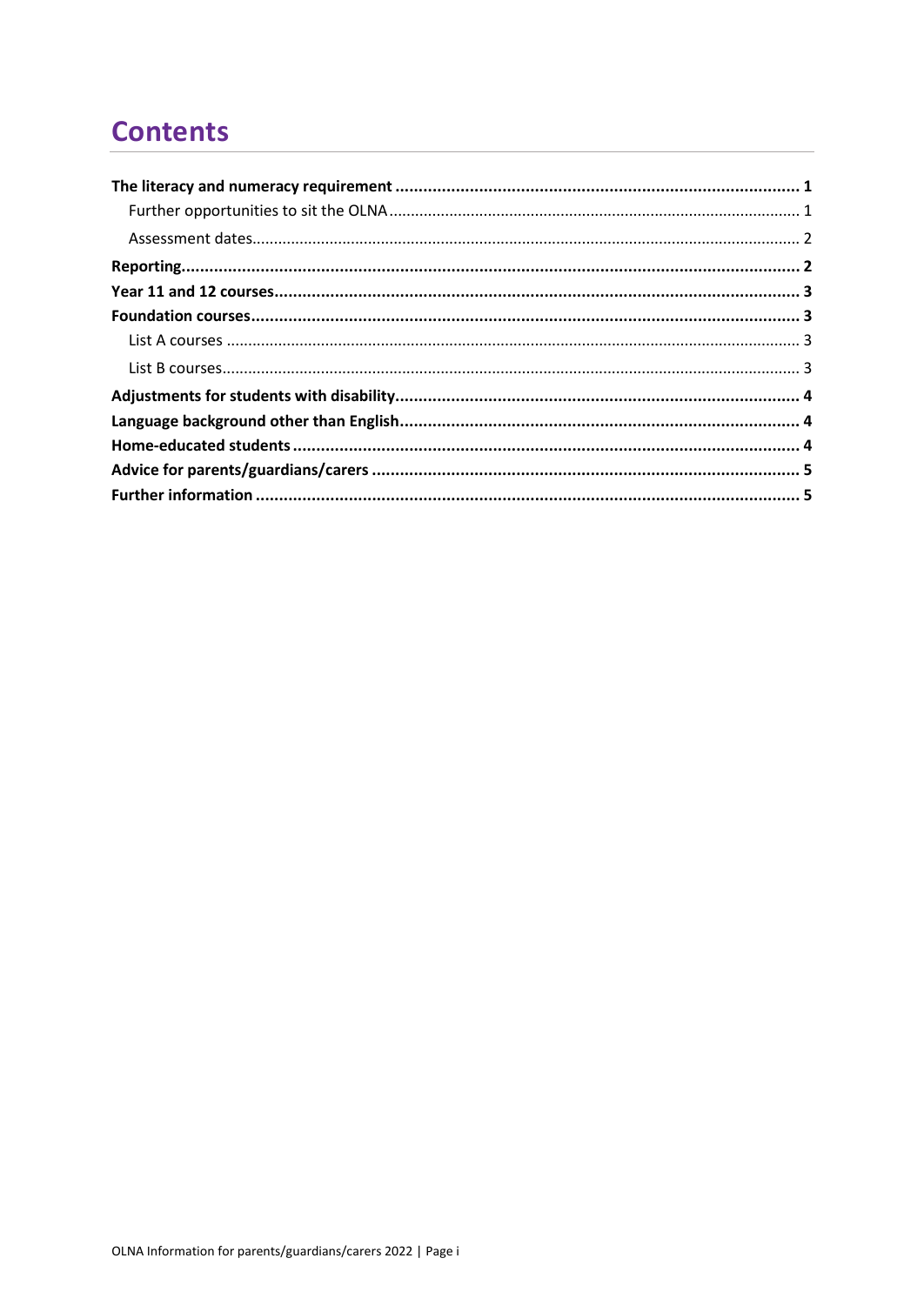**Notes**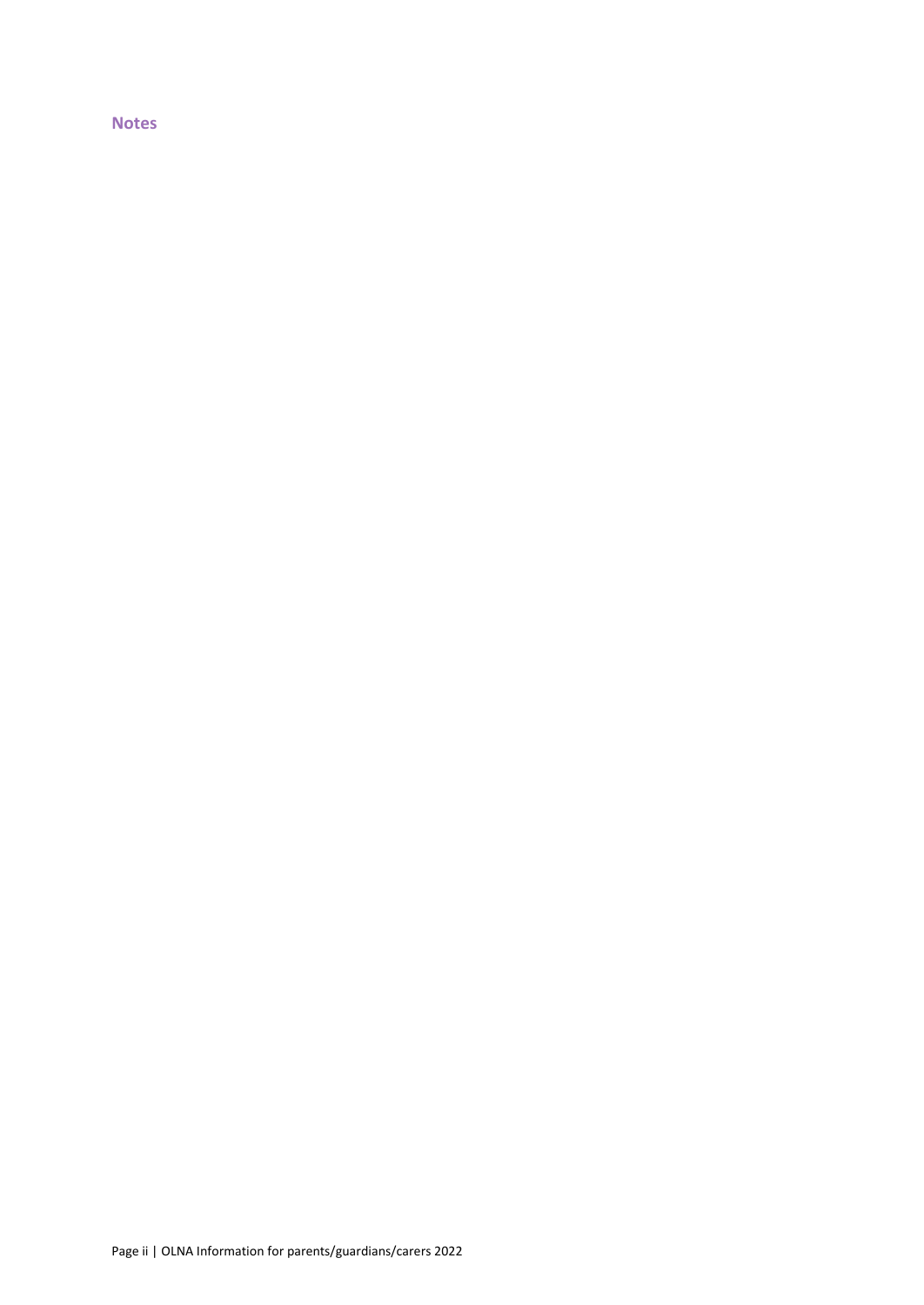# <span id="page-4-0"></span>**The literacy and numeracy requirement**

To achieve the Western Australian Certificate of Education (WACE), students need to demonstrate minimum standards of literacy and numeracy. These standards cover the range of skills regarded as essential to meet the demands of everyday life and work. For example, it would be expected that a young person leaving school can write a good job application, read and follow instructions and complete the sorts of maths adults encounter all the time when shopping or balancing the family budget. These skills, as described in the *[Australian Core Skills Framework](https://www.dese.gov.au/skills-information-training-providers/australian-core-skills-framework)* (ACSF) [\(https://www.dese.gov.au/skills-information-training-providers/australian-core-skills-framework\)](https://www.dese.gov.au/skills-information-training-providers/australian-core-skills-framework) at Level 3, must be demonstrated in:

- literacy (reading and writing), and
- numeracy.

There are two ways students can demonstrate the minimum standards:

- prequalification through the Year 9 National Assessment Program Literacy and Numeracy (NAPLAN), or
- performance in the Online Literacy and Numeracy Assessment (OLNA).

Students who achieve Band 8 or higher in any of the three components of reading, writing and numeracy in their Year 9 NAPLAN are acknowledged as having demonstrated proficiency in using a range of ACSF Level 3 skills in that component. They are not required to sit the corresponding OLNA component, e.g. if a student achieves Band 8 or higher in reading in their Year 9 NAPLAN they will not need to sit the reading component of the OLNA.

#### <span id="page-4-1"></span>Further opportunities to sit the OLNA

Students who do not meet the required standards before they leave Year 12 will still receive a Western Australian Statement of Student Achievement (WASSA), which is a formal record of what they have achieved during their secondary schooling.

The Authority will provide opportunities for these students to sit the relevant components during any future rounds of the OLNA. When students have demonstrated the standards and they have met all the other requirements of the WACE in that year, they will be awarded a WACE.

#### **The OLNA**

The OLNA is an online assessment. The table below provides a quick guide to each assessment component.

|                            | <b>Numeracy</b>                                                                                                                 | Reading | <b>Writing</b>    |  |
|----------------------------|---------------------------------------------------------------------------------------------------------------------------------|---------|-------------------|--|
| <b>Number of questions</b> | 45                                                                                                                              |         | (600 word limit)  |  |
| <b>Question type</b>       | Multiple-choice                                                                                                                 |         | Extended response |  |
| Time                       | 50 minutes                                                                                                                      |         | 60 minutes        |  |
| <b>Adjustments</b>         | A variety of adjustments are available for students with disability and extra time<br>is available for eligible EAL/D students. |         |                   |  |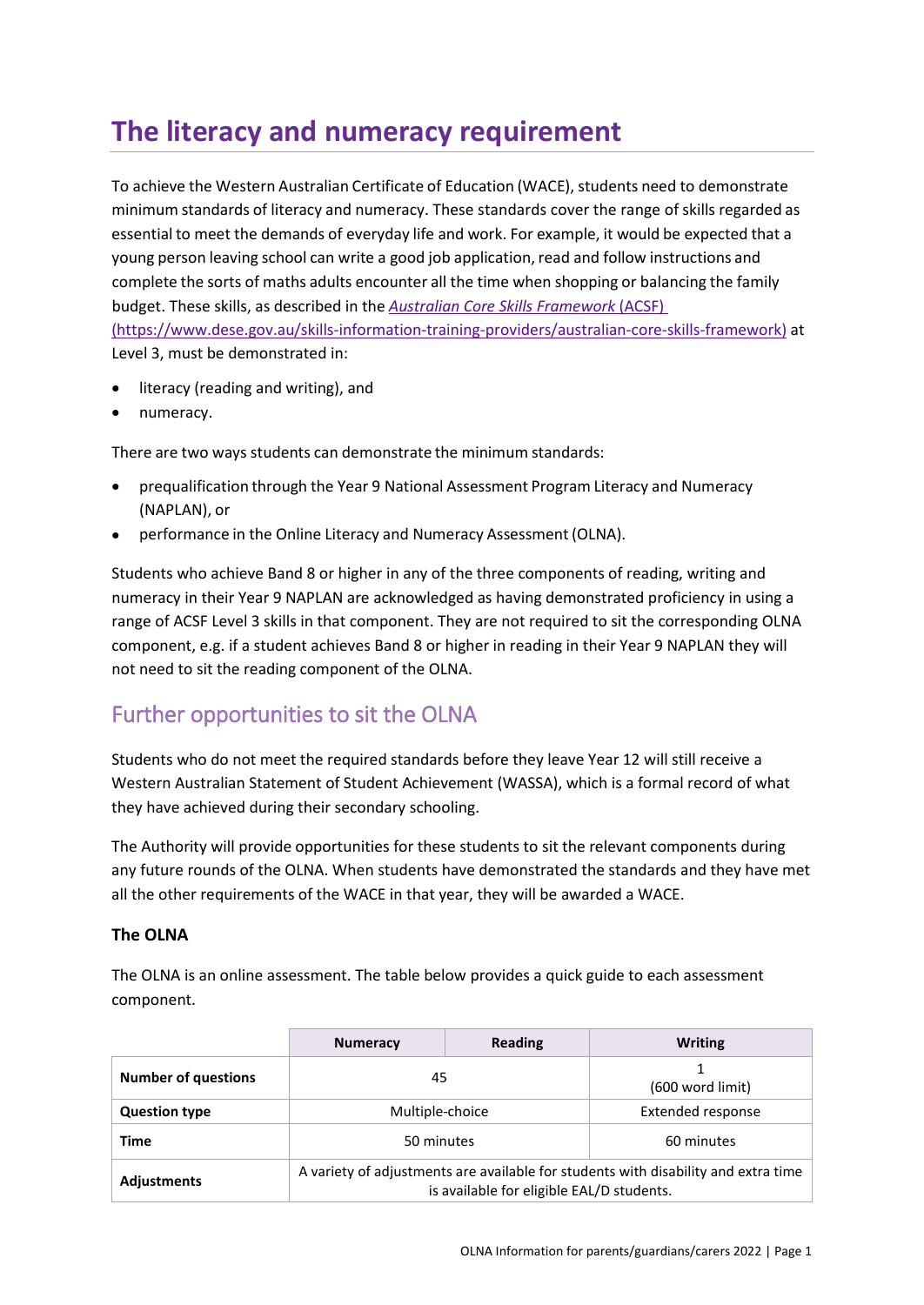Students, teachers and parents/guardians/carers can access the OLNA practice and example tests for each component. Students can use the practice tests to familiarise themselves with the assessment format and website functionality. The example test can be used by students, teachers and parents/guardians/carers to sample the types of skills assessed and to experience a complete assessment in the reading, writing and numeracy components.

Details on accessing the practice and example tests can be found on the Authority website on the [Practice and Example Tests page \(https://senior](https://senior-secondary.scsa.wa.edu.au/assessment/olna/practice-and-example-tests)[secondary.scsa.wa.edu.au/assessment/olna/practice-and-example-tests\).](https://senior-secondary.scsa.wa.edu.au/assessment/olna/practice-and-example-tests)

#### <span id="page-5-0"></span>Assessment dates

Students in Years 10 to 12 who need to demonstrate the minimum standard in at least one component will be provided with two opportunities each year to sit the assessment. Testing rounds are held twice a year and students may only sit the assessment once in each round. They will have a total of up to six opportunities before the end of Year 12 to demonstrate the literacy and numeracy requirement.

See below for the 2022 and 2023 dates for each round of the OLNA.

|                                | 2022                 |                            | 2023 (provisional)   |                            |  |
|--------------------------------|----------------------|----------------------------|----------------------|----------------------------|--|
|                                | Round 1              | Round 2                    | Round 1              | Round 2                    |  |
| <b>Writing</b>                 | 28 February-2 March  | 29-31 August               | 27 February-1 March  | 28-30 August               |  |
| <b>Reading and</b><br>numeracy | 28 February-25 March | 29 August-<br>23 September | 27 February-24 March | 28 August-<br>22 September |  |

### <span id="page-5-1"></span>**Reporting**

The Authority reports on student achievement of the reading, writing and numeracy standards through the Western Australian Statement of Student Achievement (WASSA), on completion of Year 12.

Schools may report to parents on student progress towards demonstrating these standards using interim reports that identify each student's category of achievement for each component.



The diagram outlines each category and possible enrolment for courses in Years 11 and 12.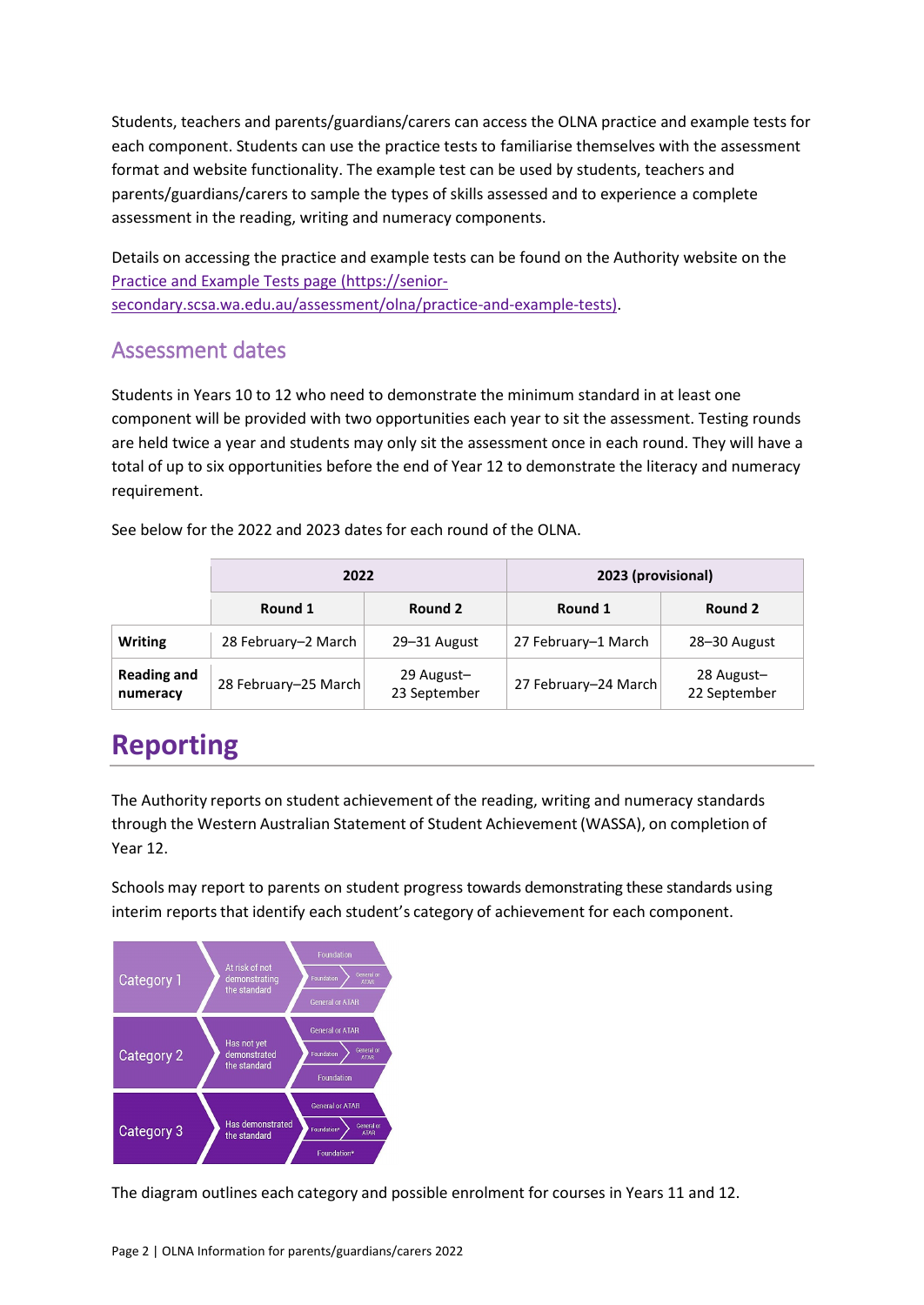\*While students who achieve Category 3 are required to enrol in either General or ATAR courses, exemptions to enrol in, or continue to enrol in, Foundation courses may be permitted with approval from the Authority. See the *WACE Manual* found on the Authority website on the [WACE Manual page](https://www.scsa.wa.edu.au/publications/wace-manual)  [\(https://www.scsa.wa.edu.au/publications/wace-manual\)](https://www.scsa.wa.edu.au/publications/wace-manual) for details.

#### <span id="page-6-0"></span>**Year 11 and 12 courses**

Senior secondary schooling in Western Australia offers a wide range of courses that provide multiple paths to university, training and employment.

ATAR courses are typically for students who are aiming to go to university.

General courses are for students who are typically aiming to enter vocationally based training or the workforce straight from school. General courses may be used for alternative entry to some university courses. Information about alternative entry should be sought directly from universities.

Foundation courses are for students who have not been able to demonstrate the minimum standards for literacy and/or numeracy before Year 11 and are unlikely to do so before the end of Year 12 without significant levels of teacher support.

#### <span id="page-6-1"></span>**Foundation courses**

Foundation courses are designed to assist students to meet the minimum standard in literacy and numeracy.

Foundation courses are divided into List A courses and List B courses.

#### <span id="page-6-2"></span>List A courses

There are three List A courses:

- English Foundation
- English as an Additional Language or Dialect (EAL/D)
- Career and Enterprise Foundation.

Enrolment in these courses is for students who are in Category 1 or Category 2 in reading and/or writing. These students have not achieved Category 3 in both reading and writing.

#### <span id="page-6-3"></span>List B courses

There are three List B courses:

- Mathematics Foundation
- Applied Information Technology Foundation
- Health, Physical and Outdoor Education.

Details of each Foundation course can be found on the Authority website on the [Syllabus and](https://senior-secondary.scsa.wa.edu.au/syllabus-and-support-materials)  [Support Materials page \(https://senior-secondary.scsa.wa.edu.au/syllabus-and-support-materials\).](https://senior-secondary.scsa.wa.edu.au/syllabus-and-support-materials)

Enrolment in these courses is for students who are in Category 1 or Category 2 in numeracy. These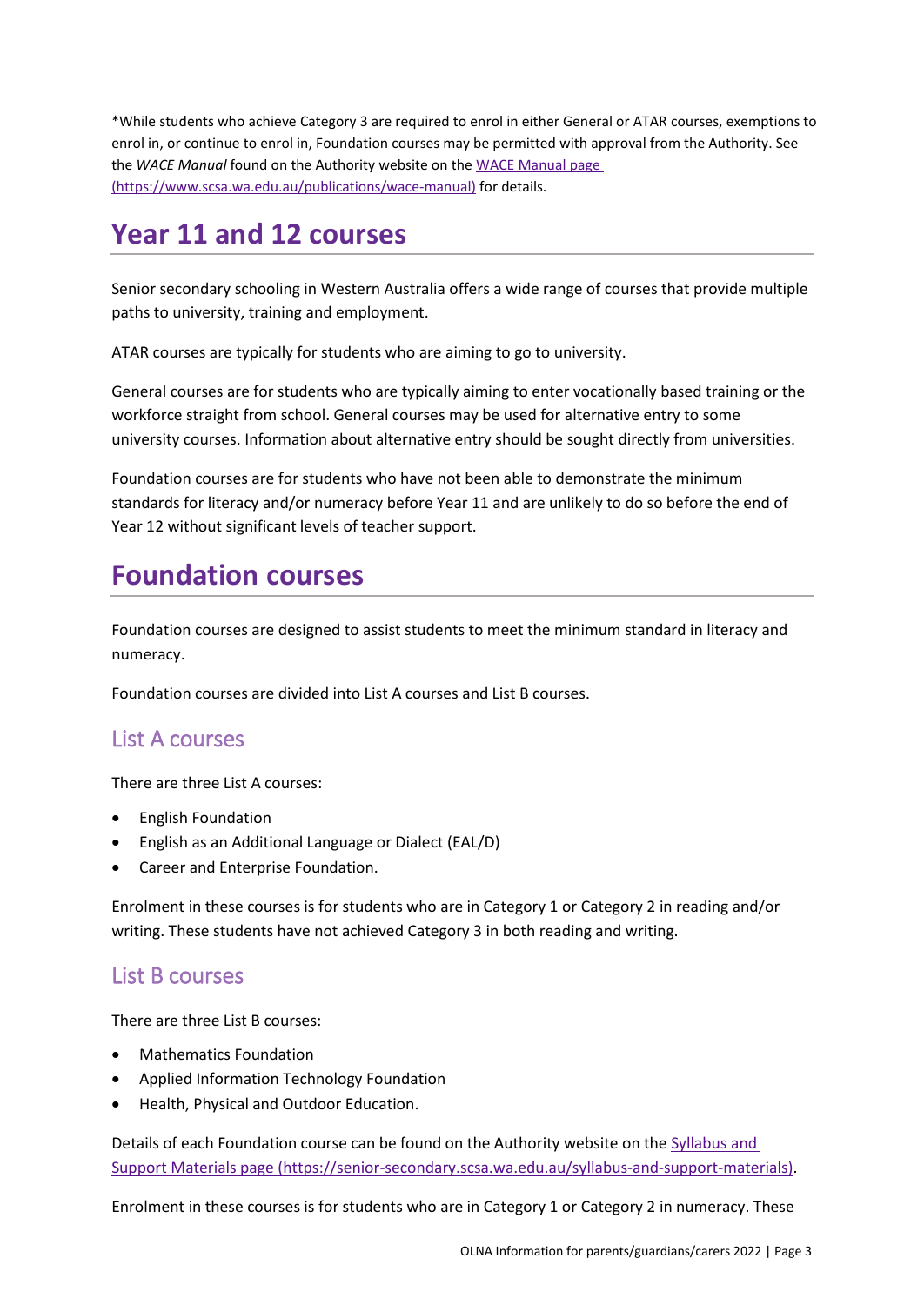students have not achieved Category 3 in numeracy.

Specific eligibility requirements are available through schools. The Authority recommends students and their parents/guardians/carers discuss all course enrolment decisions with their school.

### <span id="page-7-0"></span>**Adjustments for students with disability**

Most students will not need disability adjustments as the assessment has been designed to be accessible to nearly all students in the allotted time.

Schools can access and manage a range of adjustments for students with a diagnosed disability. More information about this can be found on the Authority website on the Disability adjustments page (https://senior-secondary.scsa.wa.edu.au/assessment/olna/disability-adjustments).

#### <span id="page-7-1"></span>**Language background other than English**

Students who have arrived from overseas, have a language background other than English and have been attending school in Australia for less than one year before the OLNA round, must be given the opportunity to sit the OLNA to achieve a WACE. These students may choose to defer sitting the OLNA until either they have been in Australia for 12 months or have entered mainstream schooling from an Intensive English Centre.

An extra 10 minutes of working time for the OLNA is available to eligible EAL/D students. Further information can be found on the Authority website on the [English as an Additional Language or](https://senior-secondary.scsa.wa.edu.au/syllabus-and-support-materials/english/english-as-an-additional-language-or-dialect)  Dialect page [\(https://senior-secondary.scsa.wa.edu.au/syllabus-and-support](https://senior-secondary.scsa.wa.edu.au/syllabus-and-support-materials/english/english-as-an-additional-language-or-dialect)[materials/english/english-as-an-additional-language-or-dialect\).](https://senior-secondary.scsa.wa.edu.au/syllabus-and-support-materials/english/english-as-an-additional-language-or-dialect)

#### <span id="page-7-2"></span>**Home‐educated students**

Home-educated students can access the OLNA at:

- the Authority's premises
- a site with a supervisor approved by the Authority, where supervision can be guaranteed if outside the metropolitan area
- a school.

Where these students subsequently enrol in a registered school, and have neither prequalified through their NAPLAN Year 9 performance or demonstrated the minimum standard of literacy and/or numeracy through the OLNA, they must sit the OLNA at the first opportunity after their enrolment in the registered school.

Home educators can access more information by contacting the OLNA Helpdesk at [olna@scsa.wa.edu.au](mailto:olna@scsa.wa.edu.au) or by phoning +61 (08) 9273 6726.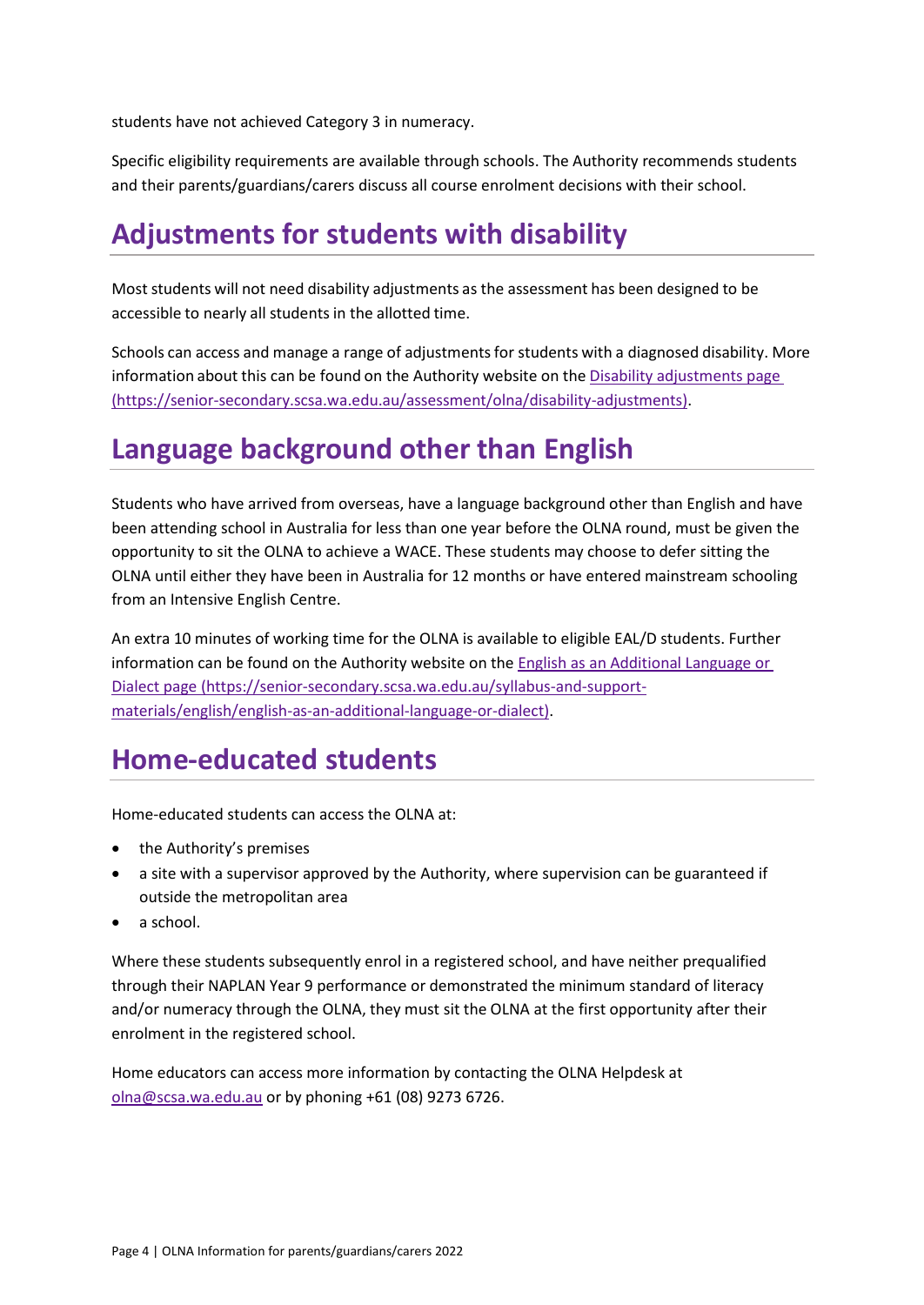# <span id="page-8-0"></span>**Advice for parents/guardians/carers**

Parents/guardians/carers can do a lot to help their children achieve the literacy and numeracy standard. Parents/guardians/carers are strongly encouraged to speak with their child's teachers to discuss their child's needs. A lot of useful advice can be found online, including at these websites:

- [TestTakingTips.com website \(https://www.testtakingtips.com/anxiety/index.htm\)](https://www.testtakingtips.com/anxiety/index.htm)
- [TeensHealth website; see the Test Anxiety page \(https://kidshealth.org/en/teens/test](https://kidshealth.org/en/teens/test-anxiety.html)[anxiety.html\)](https://kidshealth.org/en/teens/test-anxiety.html)
- YouTube<sup>®</sup> [Tips to Ease Test Taking Anxiety/Stress Free Kids](https://www.youtube.com/watch?v=L_dVGrZnVRk) [\(https:/www.youtube.com/watch?v=L\\_dVGrZnVRk\).](https://www.youtube.com/watch?v=L_dVGrZnVRk)

# <span id="page-8-1"></span>**Further information**

More information can be found on the Authority website on the OLNA page [\(https://senior](https://senior-secondary.scsa.wa.edu.au/assessment/olna)[secondary.scsa.wa.edu.au/assessment/olna\).](https://senior-secondary.scsa.wa.edu.au/assessment/olna) This page includes answers to frequently asked questions and a brief video. Questions can also be emailed to [olna@scsa.wa.edu.au.](mailto:olna@scsa.wa.edu.au)